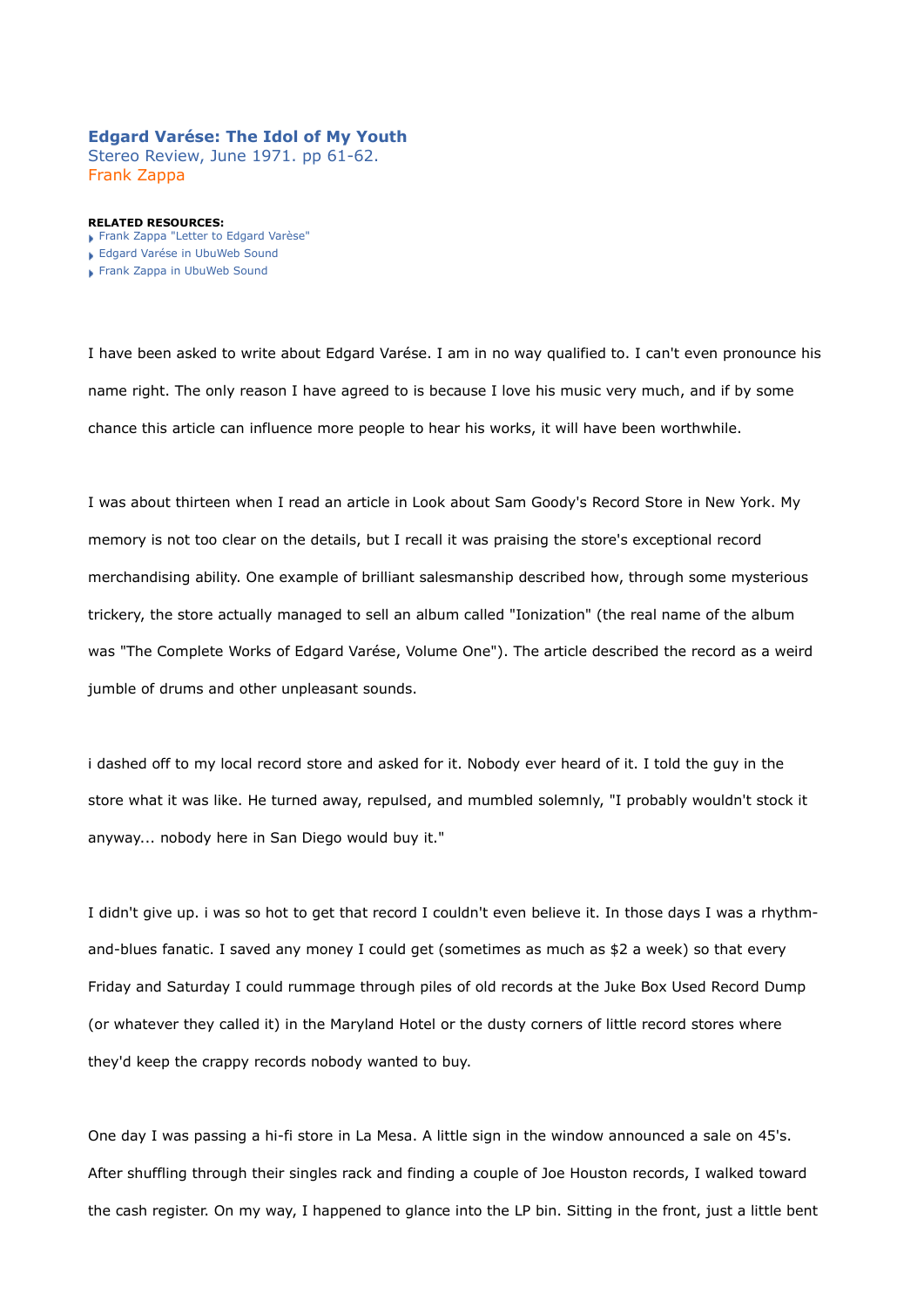at the corners, was a strange-looking black-and-white album cover. On it there was a picture of a man with gray frizzy hair. He looked like a mad scientist. I thought it was great that somebody had finally made a record of a mad scientist. i picked it up. I nearly (this is true, ladies and gentlemen) peed in my pants... THERE IT WAS! EMS 401, The Complete Works of Edgard Varése Volume I... Integrales, Density 21.5, ionization, Octandre... Rene Le Roy, the N. Y. Wind Ensemble, the Juilliard Percussion Orchestra, Frederic Waidman Conducting... liner notes by Sidney Finkelstein! WOW!

I ran over to the singles box and stuffed the Joe Houston records back in it. I fumbled around in my pocket to see how much money I had (about \$3.80). I knew I had to have a lot of money to buy an album. Only old people had enough money to buy albums. I'd never bought an album before. I sneaked over to the guy at the cash register and asked him how much EMS 401 cost. "That gray one in the box? \$5.95 - "

I had searched for that album for over a year, and now... disaster. I told the guy I only had \$3.80. He scratched his neck. "We use that record to demonstrate the hi-fi's with, but nobody ever buys one when we use it... you can have it for \$3.80 if you want it that bad."

I couldn't imagine what he meant by "demonstrating hi-fi's with it." I'd never heard a hi-fi. I only knew that old people bought them. I had a genuine lo-fi... it was a little box about 4 inches deep with imitation wrought-iron legs at each corner (sort of brass-plated) which elevated it from the table top because the speaker was in the bottom. My mother kept it near the ironing board. She used to listen to a 78 of The Little Shoemaker on it. I took off the 78 of The Little Shoemaker and, carefully moving the speed lever to 33 1/3 (it had never been there before), turned the volume all the way up and placed the all-purpose Osmium-tip needle in the lead-in spiral to Ionization. I have a nice Catholic mother who likes Roller Derby. Edgard Varése does not get her off, even to this very day. I was forbidden to play that record in the living room ever again.

In order to listen to The Album, I had to stay in my room. I would sit there every night and play it two or three times and read the liner notes over and over. I didn't understand them at all. I didn't know what timbre was. I never heard of polyphony. I just liked the music because it sounded good to me. I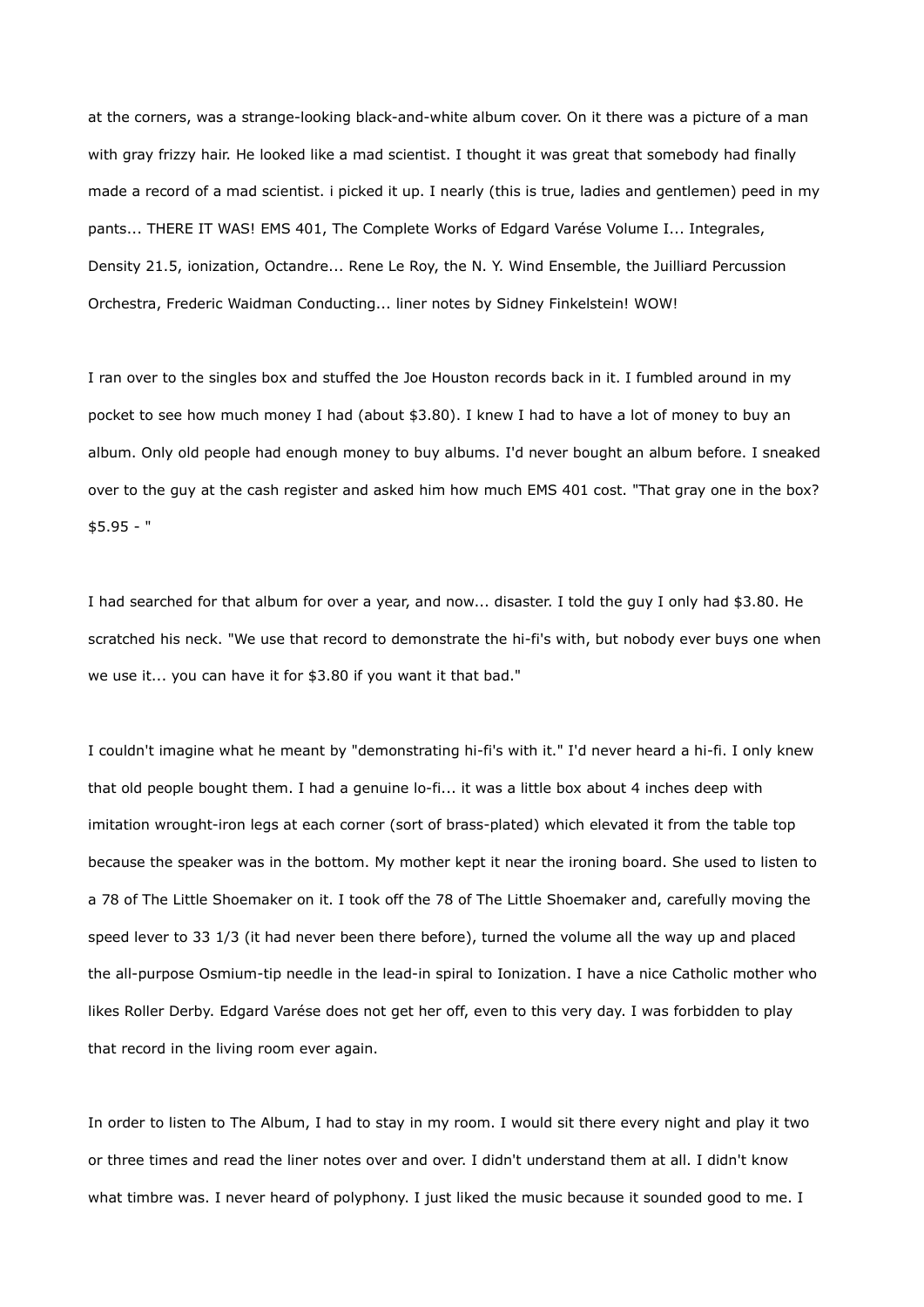would force anybody who came over to listen to it. (I had heard someplace that in radio stations the guys would make chalk marks on records so they could find an exact spot, so I did the same thing to EMS 401... marked all the hot items so my friends wouldn't get bored in the quiet parts.)

I went to the library and tried to find a book about Mr. Varése. There wasn't any. The librarian told me he probably wasn't a Major Composer. She suggested I look in books about new or unpopular composers. I found a book that had a little blurb in it (with a picture of Mr. Varése as a young man, staring into the camera very seriously) saying that he would be just as happy growing grapes as being a composer.

On my fifteenth birthday my mother said she'd give me \$5. I told her I would rather make a longdistance phone call. I figured Mr. Varése lived in New York because the record was made in new York (and because he was so weird, he would live in Greenwich Village). I got New York Information, and sure enough, he was in the phone book.

His wife answered. She was very nice and told me he was in Europe and to call back in a few weeks. I did. I don't remember what I said to him exactly, but it was something like: "I really dig your music." he told me he was working on a new piece called Deserts. This thrilled me quite a bit since I was living in Lancaster, California then. When you're fifteen and living in the Mojave Desert and find out that the world's greatest composer, somewhere in a secret Greenwich Village laboratory, is working on a song about your "home town" you can get pretty excited. It seemed a great tragedy that nobody in Palmdale or Rosamond would care if they ever heard it. I still think Deserts is about Lancaster, even if the liner notes on the Columbia LP say it's something more philosophical.

All through high school I searched for information about Varése and his music. One of the most exiting discoveries was in the school library in Lancaster. I found an orchestration book that had score examples in the back, and included was an excerpt from Offrandes with a lot of harp notes (and you know how groovy harp notes look). I remember fetishing the book for several weeks.

When I was eighteen I got a chance to go to the East Coast to visit my Aunt Mary in Baltimore. I had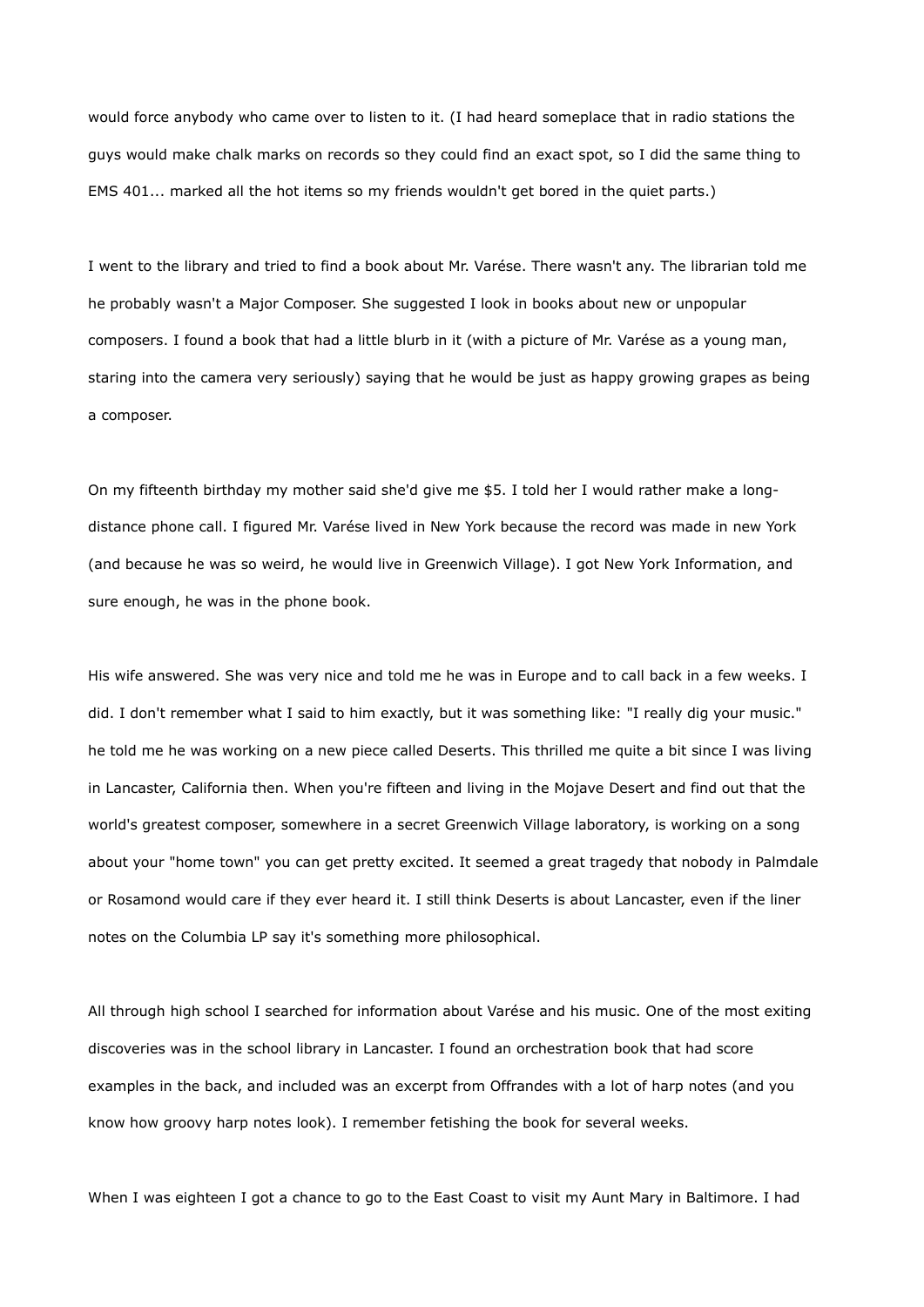been composing for about four years then but had not heard any of it played. Aunt Mary was going to introduce me to some friend of hers (an italian gentleman) who was connected with the symphony there. I had planned on making a side trip to mysterious Greenwich Village. During my birthday telephone conversation, Mr. Varése had casually mentioned the possibility of a visit if I was ever in the area. I wrote him a [letter](http://www.ubu.com/papers/zappa_varese_letter.html) when I got to Baltimore, just to let him know I was in the area.

I waited. My aunt introduced me to the symphony guy. She said, "This is Frankie. He writes orchestra music." The guy said, "Really? Tell me, sonny boy, what's the lowest note on a bassoon?" I said, "B flat... and also it says in the book you can get 'em up to a C or something in the treble clef." He said, "Really? You know about violin harmonics?" I said, "What's that?" He said, "See me again in a few years."

I waited some more. The letter came. I couldn't believe it. A real handwritten letter from Edgard Varése! I still have it in a little frame. In very tiny scientific-looking script it says:

# VII 12th/57

#### Dear Mr. Zappa

I am sorry not to be able to grant your request. I am leaving for Europe next week and will be gone until next spring. I am hoping however to see you on my return. With best wishes.

### Sincerely

## Edgard Varése

I never got to meet Mr. Varése. But I kept looking for records of his music. When he got to be about eighty I guess a few companies gave in and recorded some of his stuff. Sort of a gesture, I imagine. I always wondered who bought them besides me. It was about seven years from the time I first heard his music till I met someone else who even knew he existed. That person was a film student at USC. He had the Columbia LP with Poeme Electronique on it. He thought it would make groovy sound effects.

I can't give you any structural insights or academic suppositions about how his music works or why I